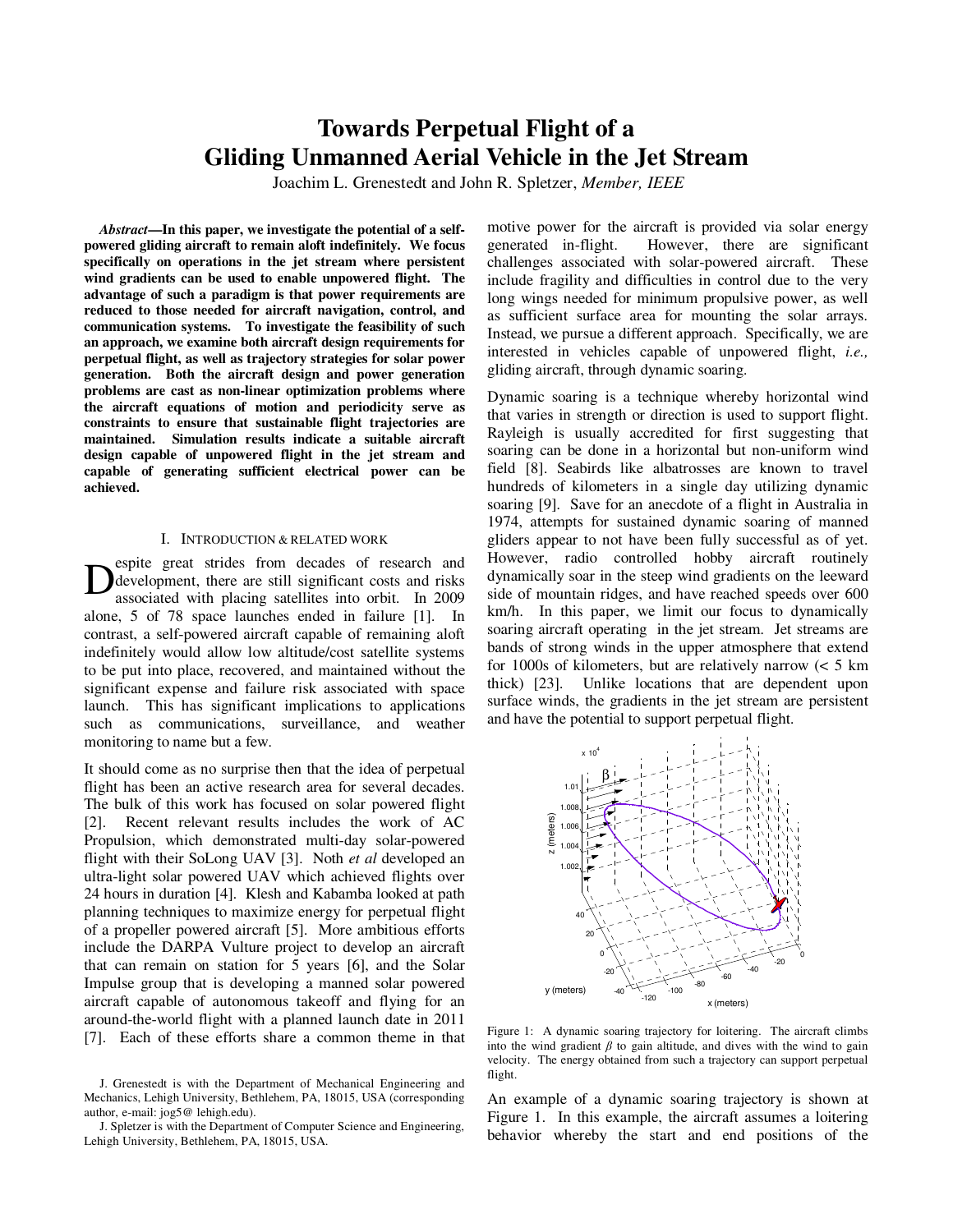trajectory are the same. The general strategy for dynamic soaring is for the aircraft to climb into the wind gradient  $\beta$ (exaggerated for illustration purposes) in order to gain altitude, and then dive with the wind to gain velocity. Under appropriate conditions, the energy gained from such a trajectory can support perpetual flight. A number of papers have been devoted to optimizing trajectories of dynamically soaring aircraft, flying either in near-ground wind gradients or in wind gradients associated with high altitude jet streams. These include the works of Boslough [10], Zhao [11], Sachs and da Costa [12], Gordon [13], Akhtar *et al* [14], and Lawrance and Sukkarieh [15-16]. Deittert *et al* looked at the dynamic soaring problem using differential flatness to transform the optimization problem [25]. Perhaps most related to our work is [12], where the authors investigated the problem of finding the smallest wind gradient that would sustain flight for a given aircraft design. Their results indicated that soaring in vertical wind gradients associated with the jet stream  $(i.e., 0.01-0.02 s<sup>-1</sup>)$  was feasible for a specific set of aircraft parameters.

While soaring mitigates the need for providing motive power to the aircraft, onboard navigation, control and communications systems still require power. In this paper, we build upon these results to examine both aspects of the perpetual flight problem. We first develop an aircraft model that is parameterized by a compact set of aircraft engineering design variables. We then pose the dynamic soaring problem as a non-linear optimization problem whereby the equations of motion and control inputs are modeled as nonlinear constraints to ensure a periodic soaring trajectory is achieved. Using this formulation, we are able to solve for our aircraft design parameters to develop a realistic aircraft capable of dynamic soaring. We then develop flight trajectories for this aircraft which optimize the amount of power that can be recovered from on-board solar cell arrays. The net result is a more realistic aircraft design, and flight trajectories capable of supporting perpetual flight.

## II. THE AIRCRAFT MODEL

As our initial results presented herein will be limited to simulations, we desired a reasonably realistic aircraft model for validation purposes while still maintaining a relatively compact set of design parameters. To this end, we chose wing span *b*, wing area *Sw*, fuselage length *l,* and aircraft mass *m* as our design parameters. Other design variables were either dependent upon these parameters or were fixed based upon heuristics. The derivation of our aircraft model follows.

To estimate the drag over the wing, the coefficient of drag for the NACA 634132 airfoil versus Reynold's number *R* in the range of 100,000 to 9,000,000 was used. The data are in reasonably close agreement to what would be estimated by Schoenherr's formula,

$$
c_d^{\mathbf{w}} = 2.0 \cdot C_f \tag{1}
$$

where the factor 2.0 approximates the wet area (or circumference) of the airfoil and  $C_f$  is the turbulent skin drag coefficient which can be estimated from Schoenherr's formula [24]. We assumed that the zero-lift (parasitic) drag from the wing and tail surfaces was

$$
D_0^{\ w} = 1.5c_d^{\ w}S_{\ w}q \tag{2}
$$

where  $q = \rho V^2/2$  is the dynamic pressure from air with density  $\rho$  and velocity *V*, and the factor 1.5 accounted for the vertical and horizontal stabilizers (their size may be 20% each of the wings, but they have lower Reynold's numbers). Based upon general aircraft design heuristics, we assumed a horizontal stabilizer area  $S_h$  that was 20% of the wing area  $S_w$ , and a stabilizer volume  $S_h l_h$  of 40% of the wing volume  $S_w c_w$ . The vertical tail volume  $S_v l_v$  was modeled as 4% of the wing volume  $S_w b$ . Assuming the tail arms are the same,  $l_h = l_f$ , and the vertical tail has the same area as the horizontal tail,  $S_f = S_h = 0.2 S_w$ , then these requirements reduce to

$$
l_h = l_v \ge \max(2c_w, 0.2b) = \max(2S_w / b, 0.2b)
$$
 (3)

and the total length of the fuselage is

$$
l = 2cw + lh \ge 2Sw / b + \max(2Sw / b, 0.2b)
$$
 (4)

where  $c_w$  is the wing chord length. Note that although fuselage length is a design parameter, this implies a lower bound for *l* as a function of the aircraft wing area and wing span. For a streamlined fuselage with an essentially round cross section, the wet area was estimated by

$$
S^f = 0.75 \pi d_f l \tag{5}
$$

where  $d_f$  is the maximum diameter of the fuselage. The drag of the fuselage can then be estimated as

$$
D_0^f = 1.25 C_f S^f q \approx \frac{0.9 \pi d_f l q}{(3.46 \log R^f - 5.6)^2}
$$
 (6)

where  $R^f$  is the fuselage Reynold's number, and the 1.25 factor accounted for the thickness of the fuselage. The total parasitic drag of the aircraft can be written as

$$
D_0 = D_0^{\nu} + D_0^f = 1.5 \cdot 2.0 \cdot C_f^{\nu} Sq + 1.25 \cdot C_f^f S^f q
$$
  

$$
\approx \frac{3S_{\nu} q}{(3.46 \log R^{\nu} - 5.6)^2} + \frac{0.9 \pi dl q}{(3.46 \log R^f - 5.6)^2}
$$
 (7)

Note that different Reynold's numbers need to be used for the wing and the fuselage

$$
R^w = \frac{Vc_w}{V}, \quad R^f = \frac{VI}{V}
$$
 (8)

where  $\nu$  is the kinematic viscosity of air.

A lower bound on the mass *m* of the aircraft can be determined from the sum of the masses of the wing skins  $m_{skin}$ , the wing spar  $m_{spar}$ , the fuselage  $m_f$ , and a fixed mass *m<sup>0</sup>* for the avionics, batteries, *etc.* It is difficult to make a wing skin that can be handled without damage with less than 150 g/m<sup>2</sup> carbon fiber for each skin of a sandwich with a 4 mm honeycomb core. The mass of the carbon fiber composite is 150/0.63=238  $g/m^2$  if the matrix mass fraction is  $37\%$ . The mass of a 4 mm thick 48 kg/m<sup>3</sup> Nomex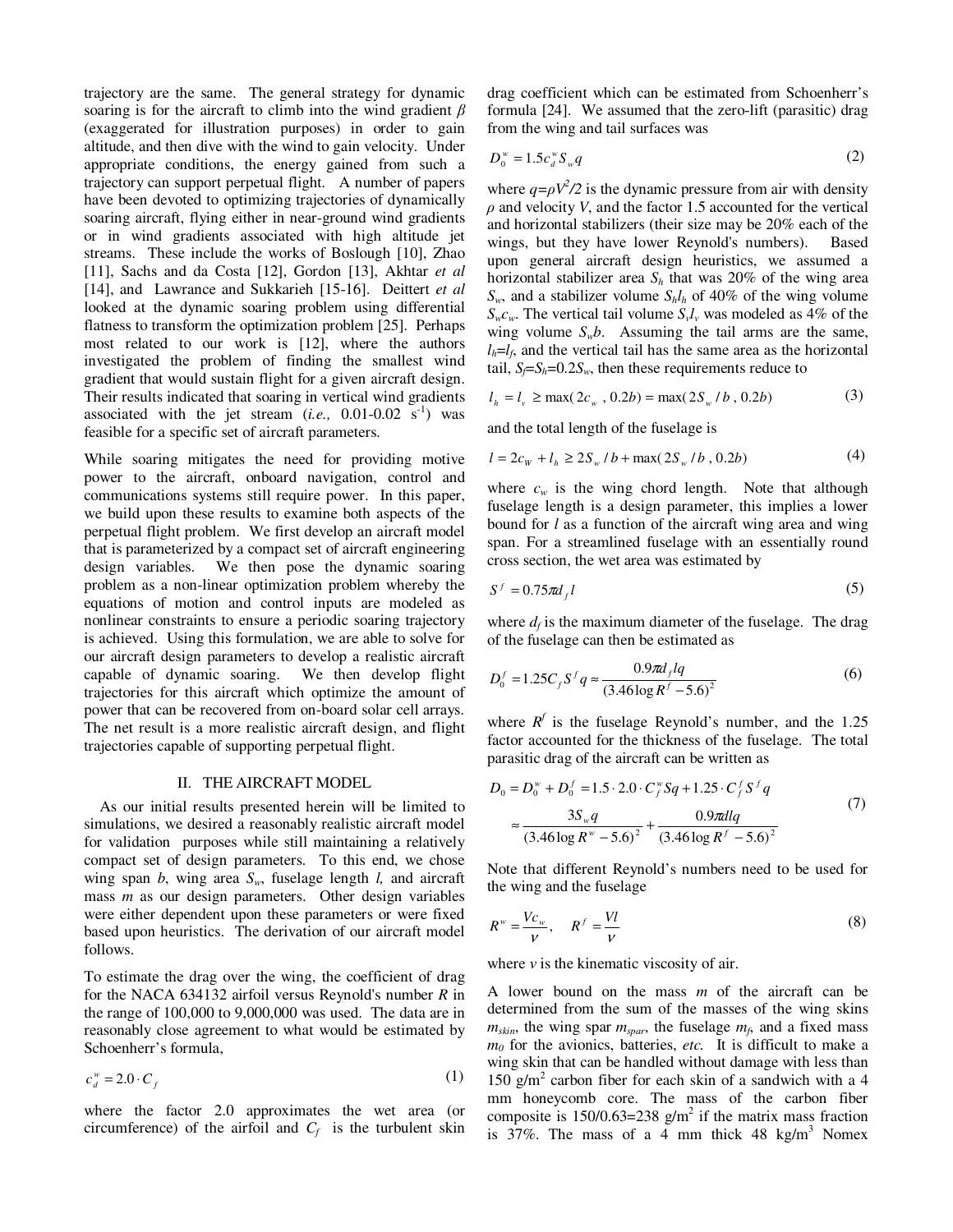honeycomb is 192  $g/m^2$ . For sufficient bonding strength a 100 g/m<sup>2</sup> glue film may be required. The total mass is then  $2(238+100)+192=870$  g/m<sup>2</sup>=0.87 kg/m<sup>2</sup>. This applies to top and bottom wing and stabilizer skins. The total wing and stabilizer skin mass is thus approximately (using planform areas and assuming that the stabilizer areas are 20% each of the wing area)

$$
m_{\rm skin} = 0.87 \cdot 2 \cdot 1.4 S_w = 2.44 S_w \tag{9}
$$

If the airfoil thickness was 12%, then the thickness *d* of the wing spar may be 10%.

$$
d = 0.1c_w = \frac{0.1S_w}{b}
$$
 (10)

The maximum wing bending moment *M* is approximately

$$
M = \frac{Nmgb}{8} \tag{11}
$$

where *N* is the largest load factor. The stress in the spar caps is approximately

$$
\sigma = \frac{M}{twd} \tag{12}
$$

where *t* is the thickness and *w* the width of the spar cap. With an allowable stress (in compression) of  $\sigma_a$ , the minimum spar cap area becomes

$$
tw = \frac{M}{\sigma_a d} = \frac{Nmgb}{8\sigma_a d} \tag{13}
$$

where *m* is again the total mass of the aircraft. Assuming that this is twice the average spar cap area, and that the top and bottom spar caps are identical, the mass of the spar caps can be estimated,

$$
m_{cap} = twb \rho_{cfp} = \frac{Nmgb^2 \rho_{cfp}}{8\sigma_a d} = \frac{Nmgb^3 \rho_{cfp}}{0.8\sigma_a S_w}
$$
(14)

Reasonable values for carbon fiber are  $\rho_{cf{rp}}$ =1,550 kg/m<sup>3</sup>, <sup>σ</sup>*a*=700 MPa, and with *N*=10 we obtained

$$
m_{cap} = 2.7 \cdot 10^{-4} \frac{mb^3}{S_w} \tag{15}
$$

We assumed that the total mass of the wing spar was  $\approx 50\%$ above this, *i.e.*,

$$
m_{\text{spar}} = 4 \cdot 10^{-4} \frac{mb^3}{S_w} \tag{16}
$$

For a relatively small aircraft, the fuselage skins can be assumed to be made like the wing skins with a mass of 0.87  $kg/m<sup>2</sup>$ . For this work, we assumed the maximum fuselage diameter  $d_f = 0.1$  meters, so the mass of the fuselage skins was

$$
m_f = 0.87 \cdot 0.75 \pi d_f l \approx 0.2l \tag{17}
$$

A lower bound for the total mass of the aircraft was then

$$
m \ge m_{\text{skin}} + m_{\text{spar}} + m_f + m_0 = \frac{2.44 S_w + 0.2l + m_0}{1 - 4 \cdot 10^{-4} b^3 / S_w}
$$
(18)

Note that in practice, a higher mass may in fact be desirable to achieve optimal dynamic soaring behavior. This will be revisited in Section V.

# III. SOLAR RADIATION MODEL

 While motive power for the aircraft will not be required, electricity is still needed for on-board avionics, control systems, *etc.* To this end, we assume that electrical power will be provided through batteries that are recharged daily by an integrated solar cell array. To estimate the solar irradiance as witnessed by the aircraft – and implicitly the power that can be generated – a clear-sky solar radiation model was used based upon the work of [17]-[20]. This is an appropriate model for the altitudes at which we will be operating This model traditionally integrates contributions from beam, diffuse, and reflected radiation. Under clear sky conditions, beam radiation predominates. This is especially true at the altitudes we propose to operate  $(\approx 10 \text{km})$  above mean sea level), as most of the scattering effects that contribute to atmospheric turbidity and Rayleigh scattering occur within a few kilometers of the earth's surface. As such, we examine only the effect of beam irradiance for generating power, with the understanding that our results will at worst be conservative.

The irradiance *B* normal to the solar beam can be estimated by

$$
B = G_0 \exp[-0.8662 \cdot T_{LK} \cdot m_{air} \cdot D_R(m_{air})]
$$
 (19)

where  $G_0$  is the solar constant normalized to take into account the annual variation of the sun-earth distance, *TLK* is the Linke turbidity factor, and

$$
m_{air} = \frac{p / p_0}{\sin \theta_{ref} + 0.50572 \left(\theta_{ref} + 6.07995\right)^{-1.6364}}\tag{20}
$$

is the relative optical air mass through which the beam has traveled, where  $\theta_{ref}$  is the corrected solar altitude (in degrees) to account for atmospheric refraction and

$$
p / p_0 = \exp(-z/8434.5) \tag{21}
$$

is a correction for aircraft altitude *z* (in meters), and

$$
D_R(m) = \frac{10000}{66296 + 17513m - 1202m^2 + 65m^3 - 1.3m^4}
$$
 (22)

is the optical depth from Rayleigh scattering as a function of the air mass. This is the same model used in [21].

As the anticipated duration of a periodic soaring cycle is relatively short (on the order of a minute), we assumed that the solar altitude  $(\theta_s)$  and azimuth  $(\psi_s)$  for a given cycle were constant. Furthermore, since the expected change in aircraft altitude ∆*h* will be small (*e.g.,* 100s of meters) in comparison to the mean cycle altitude  $h(\epsilon, g, 10,000)$  meters), we also assumed that *mair* was constant over a given cycle. Values of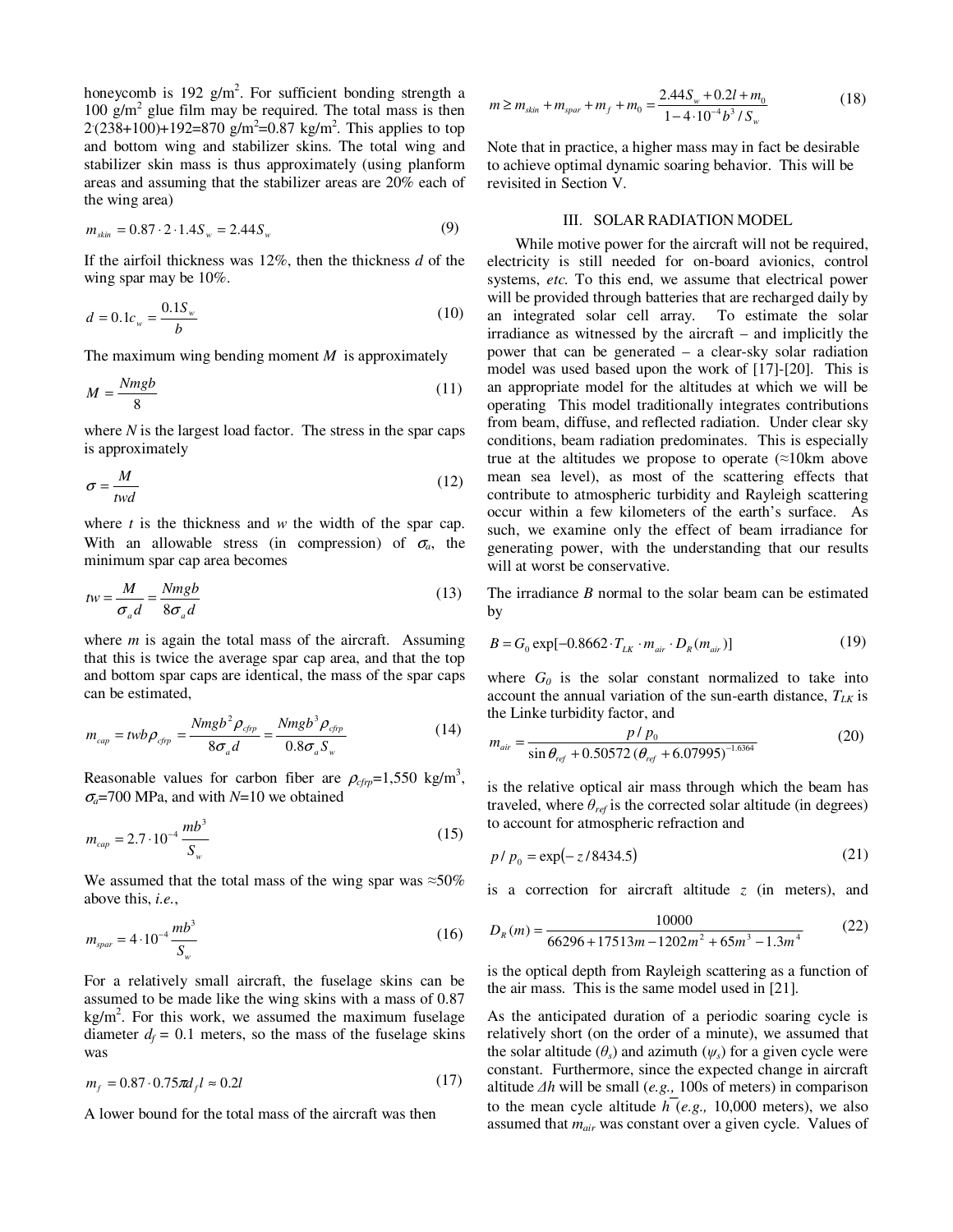$T_{LK}$  and  $G_0$  also change slowly. As a result, *B* could be assumed constant over a given soaring cycle, but was updated across cycles.

# IV. AIRCRAFT EQUATIONS OF MOTION

 Assume that the aircraft track relative to the air is along the unit vector

$$
\mathbf{e}^{\mathbf{V}} = \cos \gamma \sin \psi \mathbf{e}_1 + \cos \gamma \cos \psi \mathbf{e}_2 + \sin \gamma \mathbf{e}_3 \tag{23}
$$

where  $\psi$  is the heading angle measured clockwise from North,  $\gamma$  is air-relative flight path angle, and  $\mathbf{e}_1$  (pointing East), **e2** (pointing North) and **e3** (pointing up) are unit vectors in an earth fixed Cartesian reference frame. The flight trajectory follows the air relative track plus the wind drift,

$$
\dot{\mathbf{r}} = \dot{x}\mathbf{e}_1 + \dot{y}\mathbf{e}_2 + h\mathbf{e}_3 = V\mathbf{e}^V + \mathbf{W}
$$
  
= (V cos  $\gamma$  sin  $\psi$  + W<sub>x</sub> ) $\mathbf{e}_1$  + V cos  $\gamma$  cos  $\psi$  $\mathbf{e}_2$  + V sin  $\gamma$  $\mathbf{e}_3$  (24)

where *x*, *y*, *h* are Cartesian coordinates, a dot represents time derivation, and the last equality holds when the wind **W** only has an *x*-component,  $W_x(h)$  that depends only on the altitude *h*. These are the same as Eqs. (9-11) used by Zhao in [11].

Introducing the bank angle  $\mu$ , and aerodynamic drag parallel and lift perpendicular to the relative wind of the aircraft, into the point mass equations of motion leads to

$$
m\dot{V} = -D - mg\sin\gamma - m\dot{W}_x\cos\gamma\sin\psi
$$
  
\n
$$
mV\cos\gamma\dot{\psi} = L\sin\mu - m\dot{W}_x\cos\psi
$$
  
\n
$$
mV\dot{\gamma} = L\cos\mu - mg\cos\gamma + m\dot{W}_x\sin\gamma\sin\psi
$$
\n(25)

which are identical to Eqs.  $(6-8)$  in [11].

## V. TRAJECTORY OPTIMIZATION

#### *A. Generating Feasible Trajectories for Dynamic Soaring*

 We assume that there exists a constant vertical wind gradient, *i.e.*,

$$
\frac{\partial W_x}{\partial h} = \beta \tag{26}
$$

where  $\beta$  is a constant. For the general flights where long term travel is disregarded, the equations of motion that need to be solved are

$$
\dot{V} = -\frac{D}{m} - g \sin \gamma - \beta V \sin \gamma \cos \gamma \sin \psi
$$
  
\n
$$
\dot{\psi} = \frac{L \sin \mu}{mV \cos \gamma} - \beta \tan \gamma \cos \psi
$$
  
\n
$$
\dot{\gamma} = \frac{L \cos \mu}{mV} - \frac{g \cos \gamma}{V} + \beta \sin^2 \gamma \sin \psi
$$
  
\n
$$
\dot{h} = V \sin \gamma
$$
\n(27)

Note the *x* and *y* coordinates are not needed and thus omitted; if desired they can be recovered afterwards through integration. Lift *L* and drag *D* were assumed to be

$$
L = qS_w C_L, \quad C_L^{\min} \le C_L \le C_L^{\max}
$$
  

$$
D = D_0 + D_i = D_0 + \frac{L^2}{b^2 q \pi e}
$$
 (28)

where  $S_w$  is wing planform area,  $C_L$  is coefficient of lift,  $D_0$ is from Eq. (7),  $D_i$  is induced drag,  $b$  is wing span, and  $e$  is Oswald's span efficiency factor. If  $t_f$  represents the time to complete one cycle, the general optimization problem can be formulated as

$$
\max_{C_L, \mu; V, \psi, t_f} \int\limits_0^{t_f} Q \, dt \tag{29}
$$

where our objective maximizes a quality function *Q* subject to the equations of motion constraints in (27), the initial conditions

(24) 
$$
\gamma(0) = 0
$$
 (3) (30)

$$
h(0) = h_0
$$

the constraints

$$
h \ge h_0
$$
  
\n
$$
C_L^{\min} \le C_L \le C_L^{\max}
$$
  
\n
$$
-\mu_{\max} \le \mu \le \mu_{\max}
$$
  
\n
$$
-N_{\max} \le \frac{L}{mg} \le N_{\text{pos}}
$$
\n(31)

where *Nneg, Npos* are negative and positive load factor limits, and the terminal conditions

$$
V(tf) = V(0)
$$
  
\n
$$
\psi(tf) = \psi(0) + 2\pi
$$
  
\n
$$
\gamma(tf) = \gamma(0)
$$
  
\n
$$
h(tf) \ge h(0)
$$
\n(32)

In other words, at the end of the cycle the aircraft should have the same heading with the airspeed, and at least the same attitude as at the beginning of the cycle. However, it is free to gain altitude. We will provide more information regarding our choice of *Q* shortly.

As the optimization problem above did not lend itself to an analytical solution, a discrete approximation was used instead. The time for one cycle, *t<sup>f</sup>* , was discretized as

$$
t_k = \frac{k-1}{N-1}t_f, \quad k = 1, 2, \dots, N
$$
\n(33)

The optimization variables of the discretized version of Eqs. (27-33) can then be written by concatenating the aircraft state variables  $\mathbf{x}_k = [V_k, \psi_k, \gamma_k, h_k]^T$  and the control inputs  $\mathbf{u}_k = [C_{L,k}, \mu_k]^T$  at each time step with the cycle time, or equivalently

$$
\mathbf{X} = [V_1, \psi_1, \gamma_1, h_1, C_{L,1}, \mu_1, \dots, V_N, \psi_N, \gamma_N, h_N, C_{L,N}, \mu_N, t_f]^T
$$
\n(34)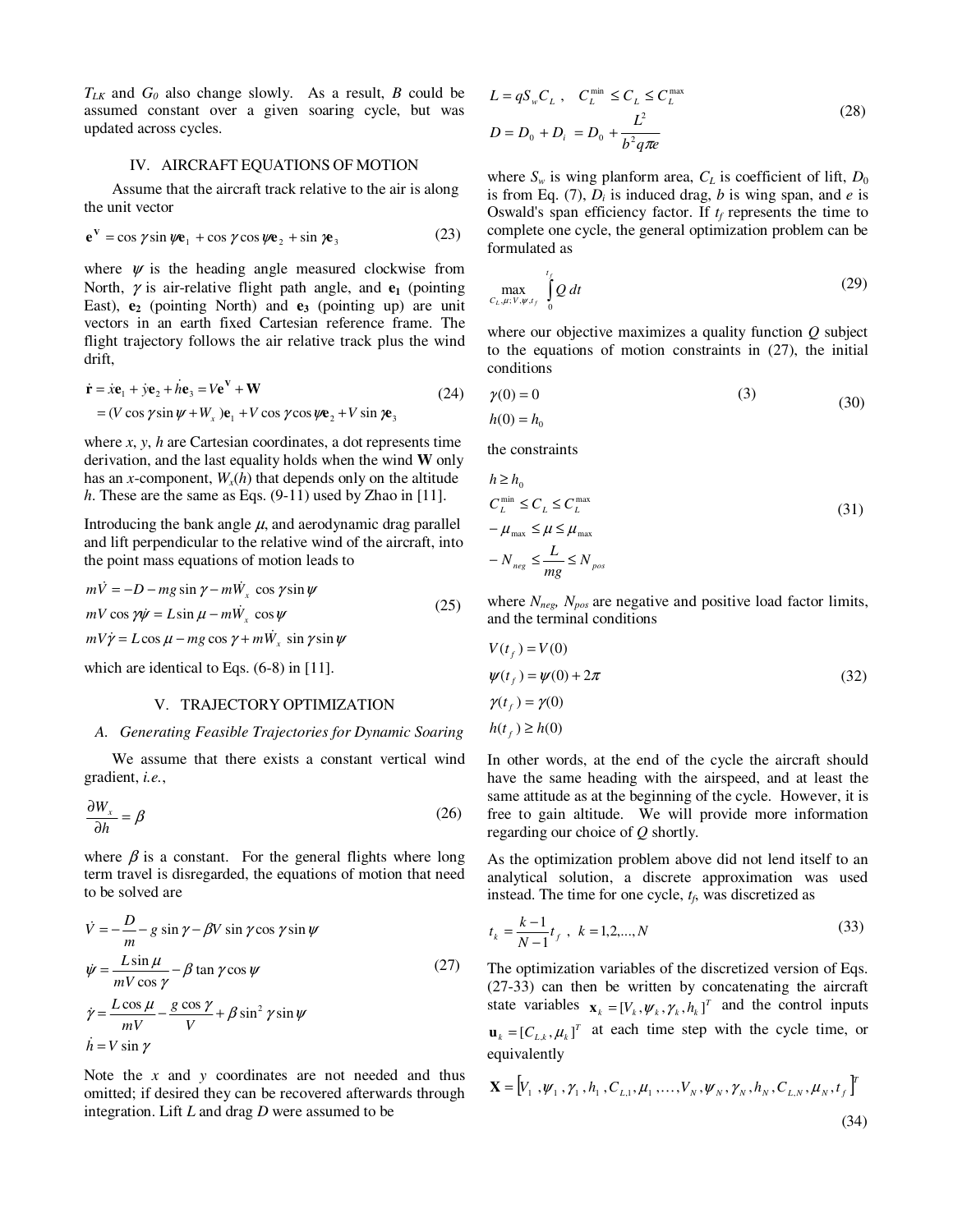which has dimension 6N+1.

To ensure the equations of motion in (27) were enforced, they were modeled as non-linear equality constraints. The equations of motion can be written collectively as

$$
\dot{\mathbf{x}} = \mathbf{f}(\mathbf{x}, \mathbf{u}) \tag{35}
$$

Assume that all functions **x** are continuous, continuously differentiable, and cubic within each time interval. Since  $\dot{x} = f$ , the functions **f** can be assumed to be quadratic within each time interval. Then  $\mathbf{x}_{k+1}$  can be "exactly" calculated from **x***<sup>k</sup>* ,

$$
\mathbf{x}_{k+1} = \mathbf{x}_k + \int_{t_k}^{t_{k+1}} \dot{\mathbf{x}} dt = \mathbf{x}_k + \int_{t_k}^{t_{k+1}} \mathbf{f} dt = \{\text{since } \mathbf{f} \text{ is quadratic}\}\
$$

$$
= \mathbf{x}_k + \frac{t_{k+1} - t_k}{6} \left(\mathbf{f}_{k+1} + 4\mathbf{f}_{m,k} + \mathbf{f}_k\right)
$$
(36)

where  $f_{m,k}$  is the value of **f** at the midpoint between  $t_k$  and  $t_{k+1}$ . The midpoint value of **f** can be obtained by inserting midpoint values of **x** and **u** into the known function **f**. The midpoint value  $\mathbf{x}_{m,k}$  is obtained from the fact that **x** was assumed to be cubic and from the endpoint values  $\mathbf{x}_k$ ,  $\mathbf{x}_{k+1}$ ,  $\dot{\mathbf{x}}_k = \mathbf{f}_k$ ,  $\dot{\mathbf{x}}_{k+1} = \mathbf{f}_{k+1}$ 

$$
\mathbf{x}_{m,k} = \frac{1}{2} (\mathbf{x}_{k+1} + \mathbf{x}_k) + \frac{t_{k+1} - t_k}{8} (\mathbf{f}_k - \mathbf{f}_{k+1})
$$
(37)

If the control **u** is assumed to be linear within each time interval, then the midpoint value of the control is simply

$$
\mathbf{u}_{m,k} = \frac{1}{2} \left( \mathbf{u}_{k+1} + \mathbf{u}_k \right)
$$
 (38)

Thus the motion constraints can be expressed solely in terms of the optimization variables at each time-step. The net result is that feasible dynamic soaring trajectories can be defined by constraints on the initial and terminal trajectory conditions, as well as constraints on the aircraft state and control inputs at each time step.

## *B. Determining a Feasible Aircraft Design*

In Section V.A, we showed that a feasible, perpetual soaring trajectory can be modeled through non-linear constraints on the aircraft state and control inputs. We now extend these results to solve for our aircraft design variables. In doing so, we augment (34) with four additional parameters

$$
\mathbf{X} = [\mathbf{x}_1, \mathbf{u}_1, \dots, \mathbf{x}_N, \mathbf{u}_N, t_f, S_w, b, l, m]^T
$$
(39)

corresponding to the aircraft wing area, wingspan, fuselage length, and mass, respectively. Note that the drag associated with our aircraft design in (7) has already been integrated into (28). Thus, we need only augment our constraint set with (4) and (18) to account for lower bounds on *b* and *m*, respectively, for an aircraft design capable of maintaining perpetual flight in a given wind gradient β. Note in practice, additional constraints on the aircraft design parameters could readily be added to stay within a desired range of aircraft geometries.

To recover the aircraft design parameters, we must still define a suitable quality function *Q*. In this work, we define our objective function as

$$
\min_{S_w, b, l, m} \frac{1}{N} \sum_{k=1}^N V_k
$$
\n(40)

In other words, our aircraft design will be capable of maintaining a perpetual dynamic soaring cycle at the lowest average velocity possible. The motivation for this is that less efficient soaring cycles that optimize an alternate quality function (*e.g.,* solar power generation) would still be feasible at higher aircraft velocities. Note that alternate objective functions could be imagined that are equally good.

To summarize, by solving the constrained optimization problem at (40), we will be obtain a locally optimal set of design parameters  $\{S_w^*, b^*, l^*, m^*\}$  for our aircraft model

#### *C. Trajectories for Optimizing Solar Power Generation*

To this point, we have developed an approach to determine aircraft design parameters suitable for dynamic soaring. Given such an aircraft, our objective is to generate efficient trajectories for optimizing solar power generation. We assume that the aircraft has a solar cell array integrated into the top wing surface in order to generate electric power. The task presently considered is to develop an optimal periodic flight trajectory that enables the maximum amount of energy to be extracted from the solar cells without the airplane losing altitude. Further constraints on aircraft long term traveling direction and speed, including loitering (no travel), could also be imposed but were presently ignored.

To solve this task, we revert back to our initial problem formulation from Section V.A using the recovered aircraft design parameters  $\{S_w^*, b^*, l^*, m^*\}$  which are no longer optimization variables. We redefine the objective function in (29) as

$$
\max_{C_L, \mu; V, \psi, t_f} \frac{\eta_c A_c B}{N} \sum_{k=1}^N \max\left(\hat{u}_c^T \hat{u}_s, 0\right) \tag{41}
$$

where  $\eta_c$  represents the solar cell efficiency,  $A_c$  the area of the solar cell aray, and *B* the beam irradiance from (19). The summand is the dot product of the unit normal of the solar cell array  $u_c^{\uparrow}$  with the unit vector  $u_s^{\uparrow}$  corresponding to the direction to the sun (both with respect to the earth frame), or equivalently the cosine of the solar incidence angle between the sun and the solar cell array. Note the *max* function is necessitated by the dot product being negative when the solar cell is oriented in the opposite direction to the sun. This geometry would correspond to zero (*not* negative) generated power since we assume the solar cells are only mounted on the top of the wing. The net result is that for a given aircraft design, the solution to Eq. (41) will yield a locally optimal periodic trajectory for a dynamic soaring aircraft which maximizes the amount of power generated from an onboard solar cell array.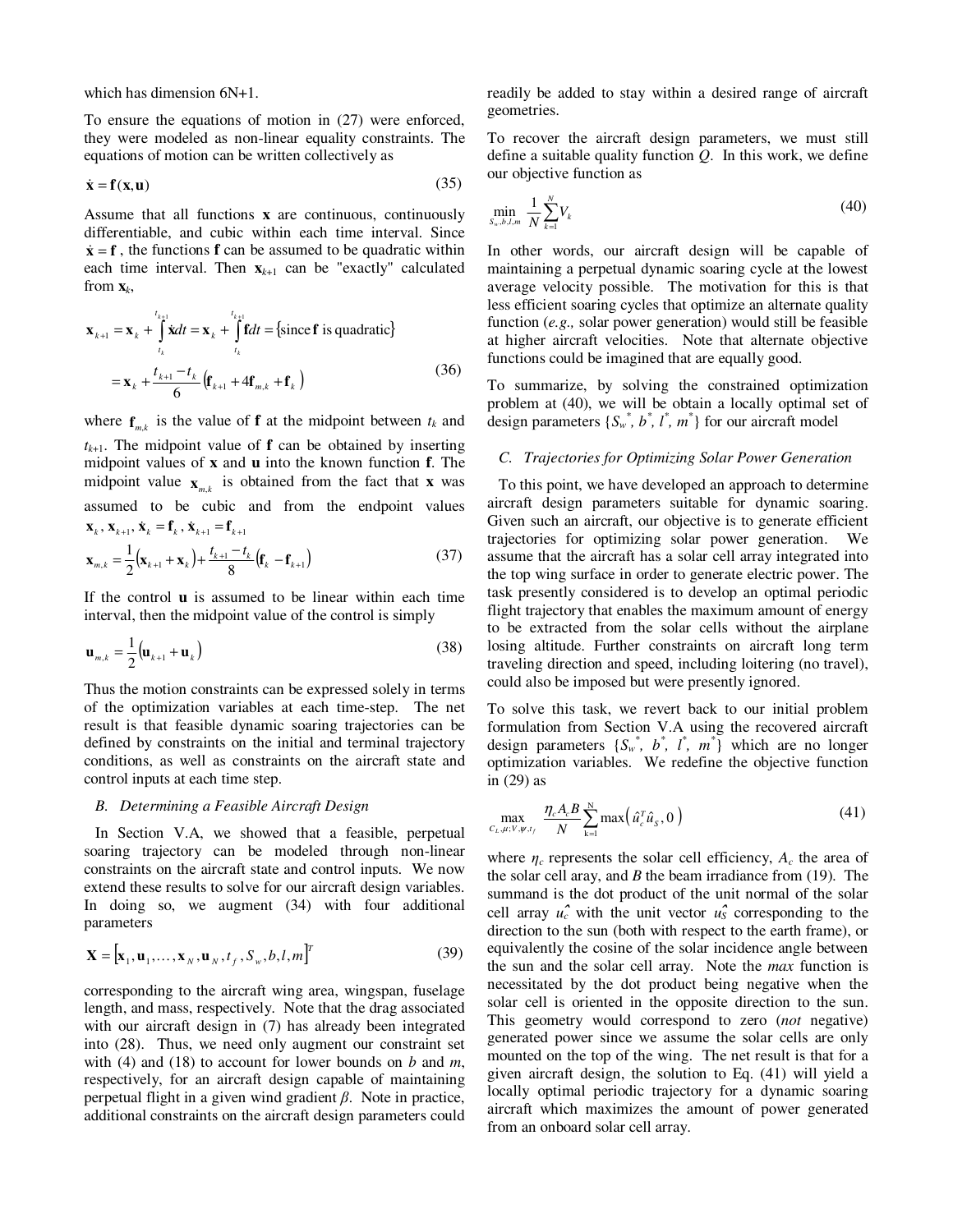### VI. SIMULATION RESULTS

 In an attempt to validate our approach, the aircraft design and solar power generation sub-problems were solved in simulation using a non-linear programming solver. We examined "worst case" conditions for solar power generation corresponding to the winter solstice (21 Dec) in the northern hemisphere. The simulated test location was at 30° latitude, which is representative of the southerly limit of the northern hemisphere polar jet stream in winter. The Linke turbidity factor for the atmosphere at this latitude was estimated as  $T_{LK}$ = 3.0 based upon [17].

For all trials, we assumed a vertical wind gradient  $\beta$ =0.01 s<sup>-1</sup> with winds from the west (-*x* direction), and the trajectory discretization resolution was *N*=60 steps. The aircraft design parameters used in solving Eq. (41) were  $b=2.50$  m,  $S_w$  $=0.40 \text{ m}^2$ ,  $l=1.50 \text{ m}$ , and  $m=41.5 \text{ kg}$ . These were obtained from solving the objective function in Eq. (40).



Figure 2: Dynamic soaring trajectories for optimizing solar exposure at sunrise.

Representative results for a trajectory that optimized solar power generation at sunrise are shown at Figure 2. As is characteristic of dynamic soaring cycles, the aircraft climbed into the wind and dove with the wind, exchanging velocity for altitude. This is clearly illustrated in Figure 3, which shows the aircraft velocity (top) and altitude vs. time.



Figure 3: Aircraft velocity (top) and altitude (bottom) vs. time for the sunrise trajectory. The exchange of velocity for altitude is characteristic of the dynamic soaring cycle.

In contrast, Figure 4 shows a trajectory that optimizes solar power generation at midday. While the trajectories in both Figure 2 and Figure 4 satisfy our constraints for periodic soaring cycles, they are dramatically different. This is a result of the significant differences in solar altitude and azimuth vs. the time of day. This effect is further reinforced by Figure 5, which shows the power generated vs.. time of day for 21 different trajectories generated at 30 minute intervals. These assume a solar cell efficiency  $\eta_c = 0.4$ , and a solar cell area  $A_c = 0.9S_w$ .



Figure 4: Dynamic soaring trajectories for optimizing solar exposure at midday. Note that minimizing the aircraft incidence angle to the sun results in a dramatically different trajectory to the sunrise mission due to significant changes in the solar altitude/azimuth.

The upper solid blue line in Figure 5 shows the average generated power vs. time from our optimized solar trajectory using the objective function at Eq. (41). In contrast, the lower dotted red line shows the average power generated when the aircraft follows the minimum velocity cycle specified by Eq. (40). Observe that in both cases, the power generated is not symmetric, as one might initially suspect. This is due to the westerly wind direction, which generally implies a soaring strategy of climbing into the west, and then diving when turning east. The net result is a bias in the amount of solar exposure when the sun is in the eastern sky, which is reflected in Figure 5 for both cases. However, the power generated for the two soaring strategies is dramatically different. For the minimum velocity cycle, the average power generated over the 24 hour period was 16.1 watts. In contrast, the average power generated for the optimized solar cycle was 32.6 watts. This more than doubling of the generated power demonstrates the efficacy of our optimization approach. Furthermore, when considering that autopilot systems such as the Piccolo II consume about 4 watts [22], this power level appears to be sufficient for aircraft control and communications requirements.